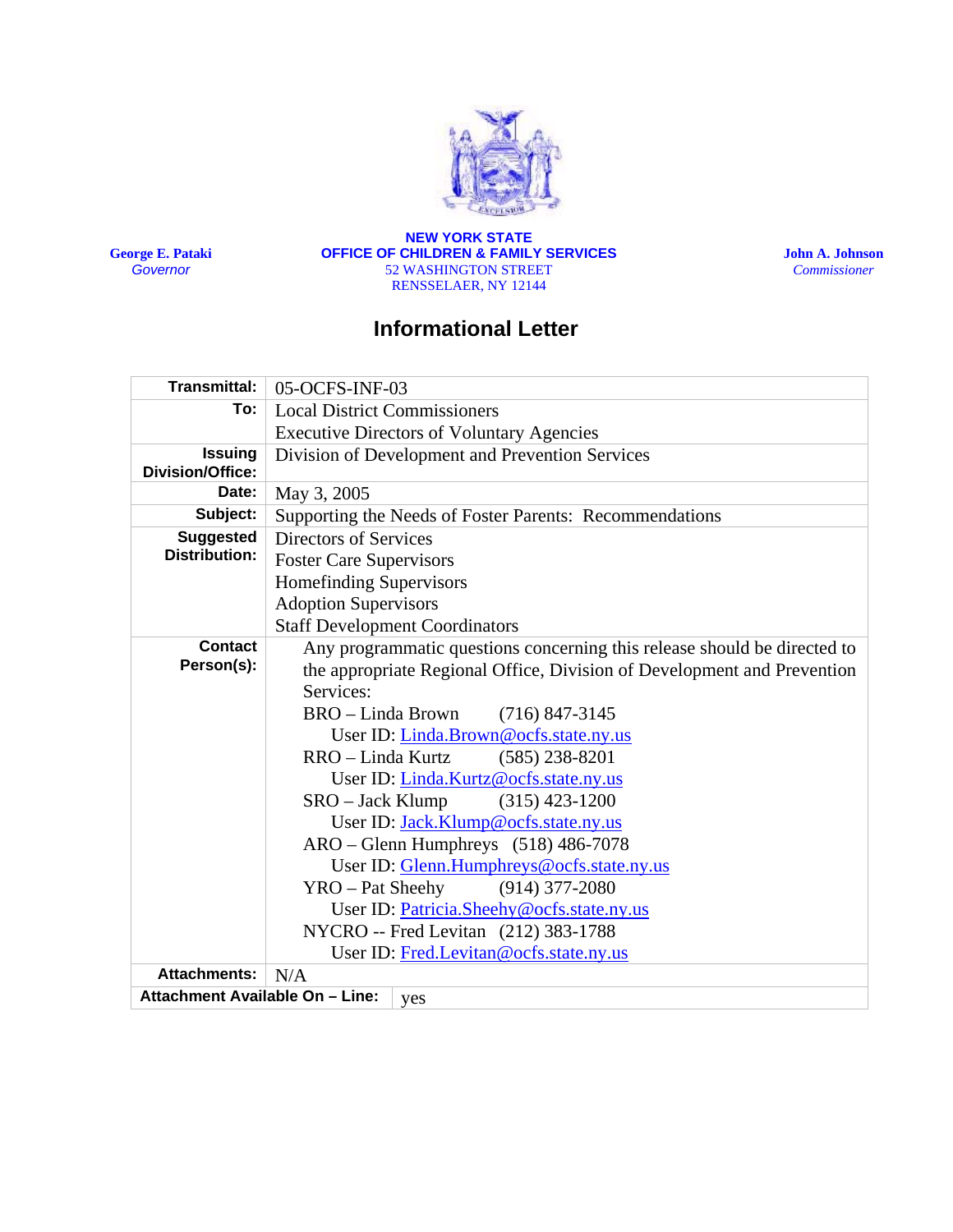## **I. Purpose**

The role of foster parents is critical to improving outcomes for children in foster care. The purpose of this informational letter is to inform social services districts and voluntary agencies of the recommendations that have been developed by a workgroup of stakeholders, which included foster parents, to support the role of foster parents in promoting safety, permanency and well-being for the children entrusted to their care. These recommendations resulted from the analysis of the findings from the Foster Parent Training and Support Assessment that was recently conducted with foster parents and foster care workers statewide. The recommendations are intended to assist local districts and voluntary agencies in assessing and supporting their partnerships with foster parents. Many districts and voluntary agencies are already aware of these issues and are currently involved in initiatives to improve practice related to supporting the role of foster parents.

In an effort to promote best practices, districts and voluntary agencies are asked to share with OCFS the practices that they have implemented that address any of the areas noted in the findings. OCFS is interested in compiling these best practices, and sharing them with all districts and voluntary agencies as a way to support foster parents in the critical role they play in the child welfare system.

## **II. Background**

The federal Administration for Children and Families conducted a Child and Family Services Review (CFSR) in June 2001, and in April of 2003 approved New York State's CFSR Program Improvement Plan (PIP). One of the thirteen (13) integrated core strategies to improve child and family outcomes is "Promoting the Role of Foster Parents in Promoting Safety, Permanency and Well-being" (Strategy 1G). A workgroup, which included foster parents, was formed to identify a set of supports that would enhance the ability of foster parents, including kinship foster parents, to provide safe, stable, and permanency focused placements.

The workgroup focused on identifying the unmet services/supports and training needs of foster parents. To that end, a survey was designed and distributed statewide. A total of 1,780 foster parent surveys were mailed to foster parents throughout New York State. In addition, surveys were distributed to foster parents at trainings and conferences held by the Center for the Development of Human Services (CDHS) and Professional Development Program (PDP) during 2003. A total of 787 completed surveys were returned by foster parents who were currently fostering a child, and 87 completed surveys were returned by foster parents who were in an inactive status. Additionally, each district and voluntary agency received 10 foster care caseworker surveys. A total of 542 completed surveys were returned by foster care caseworkers. All completed surveys were sent to CDHS, the results were aggregated, and a report was sent to OCFS in 2004.

Workgroup members analyzed the survey findings and recommendations were formulated. In May 2004, the findings were presented at the New York State Citizens' Coalition for Children conference and workshop attendees suggested several other recommendations. This informational letter highlights the recommendations that pertain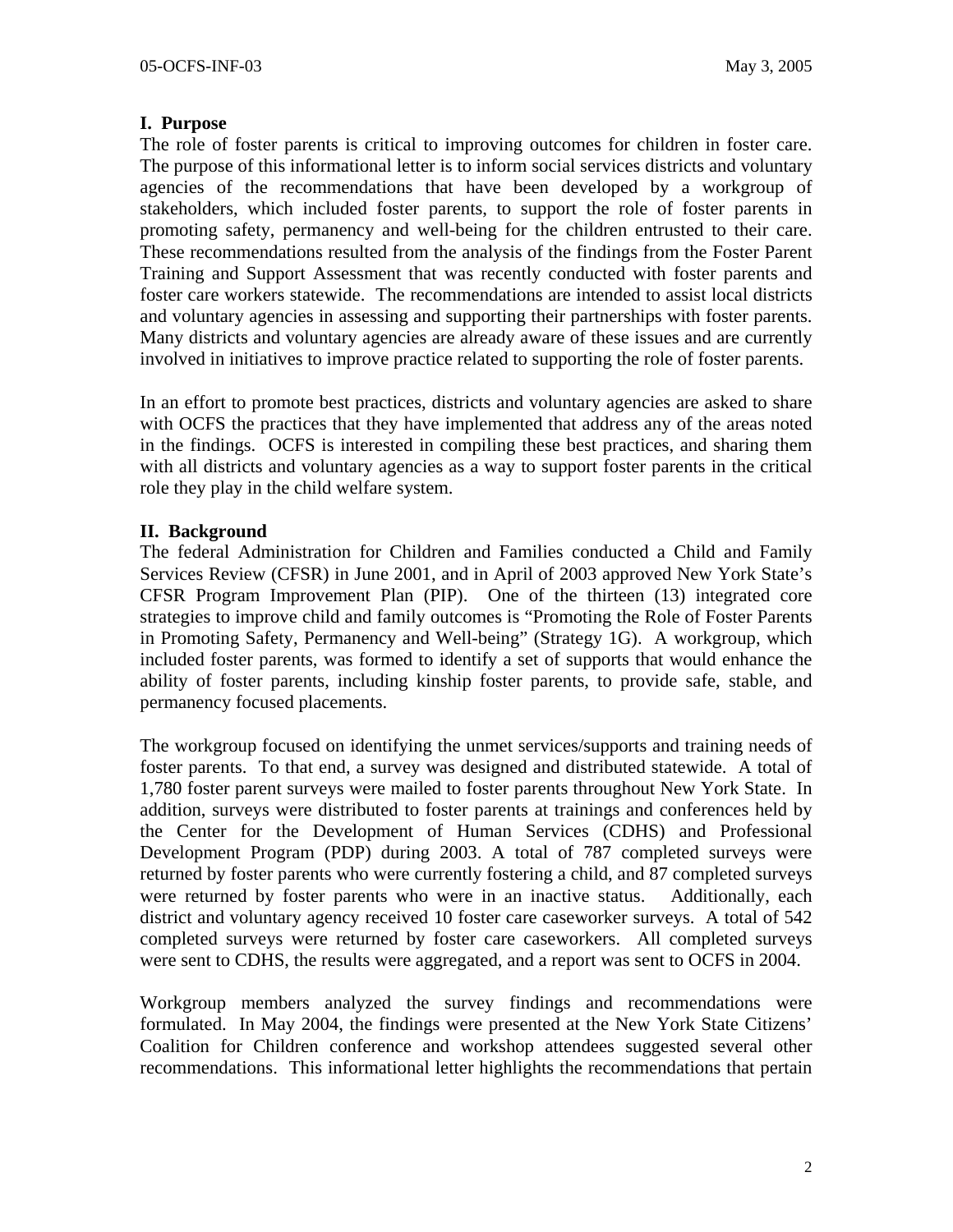to local districts and voluntary agencies and that can be implemented with minimal or no additional resources.

## **III. Program Implications**

These recommendations place a focus on the role of foster parents in promoting safety, permanency and well being for the children entrusted to their care. Each local district and voluntary agency will need to assess its current relationship with its foster parents to determine if the foster parents are seen as full members of each of their foster child's teams and are included in key aspects of each case. To support the role foster parents play in each foster child's life, a district or voluntary agency may need to assess its readiness to implement some of the strategies noted in this informational letter. Any district or voluntary agency that would like technical assistance is asked to contact its Regional Office. For those districts and voluntary agencies that have already incorporated many of these recommendations, OCFS is interested in the strategies you have used and would encourage you to contact your Regional Office and share them with OCFS.

#### **Recommendations for Local District and Voluntary Agencies**

Listed below are the recommendations that resulted from the workgroup's analysis of the foster parent survey findings.

## **Manuals**

Provide the NYS Foster Parent Manual and NYS Foster Parent's Guide to Adoption to all foster care caseworkers and foster parents. Foster parents want and need access to information about their role, rights and responsibilities. They want to have this information available to them as an ongoing resource. Districts and voluntary agencies can obtain additional copies from the Regional Office or by going to OCFS' website at [www.ocfs.state.ny.us/main/fostercare/resources.asp](http://www.ocfs.state.ny.us/main/fostercare/resources.asp) and selecting publication 5011.

#### **Training**

Inform foster parents of all training opportunities that are available in your community on an on-going basis. This will afford them the opportunity to enhance their knowledge on other topics, such as alcohol and substance abuse, developmental disabilities, and mental health issues. Invite foster parents to teleconferences sponsored by OCFS. Look to other agencies and community supports to offer trainings for foster parents.

Offer as many ways to involve foster parents in their own professional development as possible. Consider using foster parents as co-trainers at pre-service and in-service trainings.

Foster parents suggest leaving more time at the end of training sessions for discussion so that foster parents can apply the training to their own situation and they can leave with a plan of action.

Consistently look to foster/adoptive parents for feedback on your training program. Foster Parents would like districts and agencies to allow for evaluation of trainers.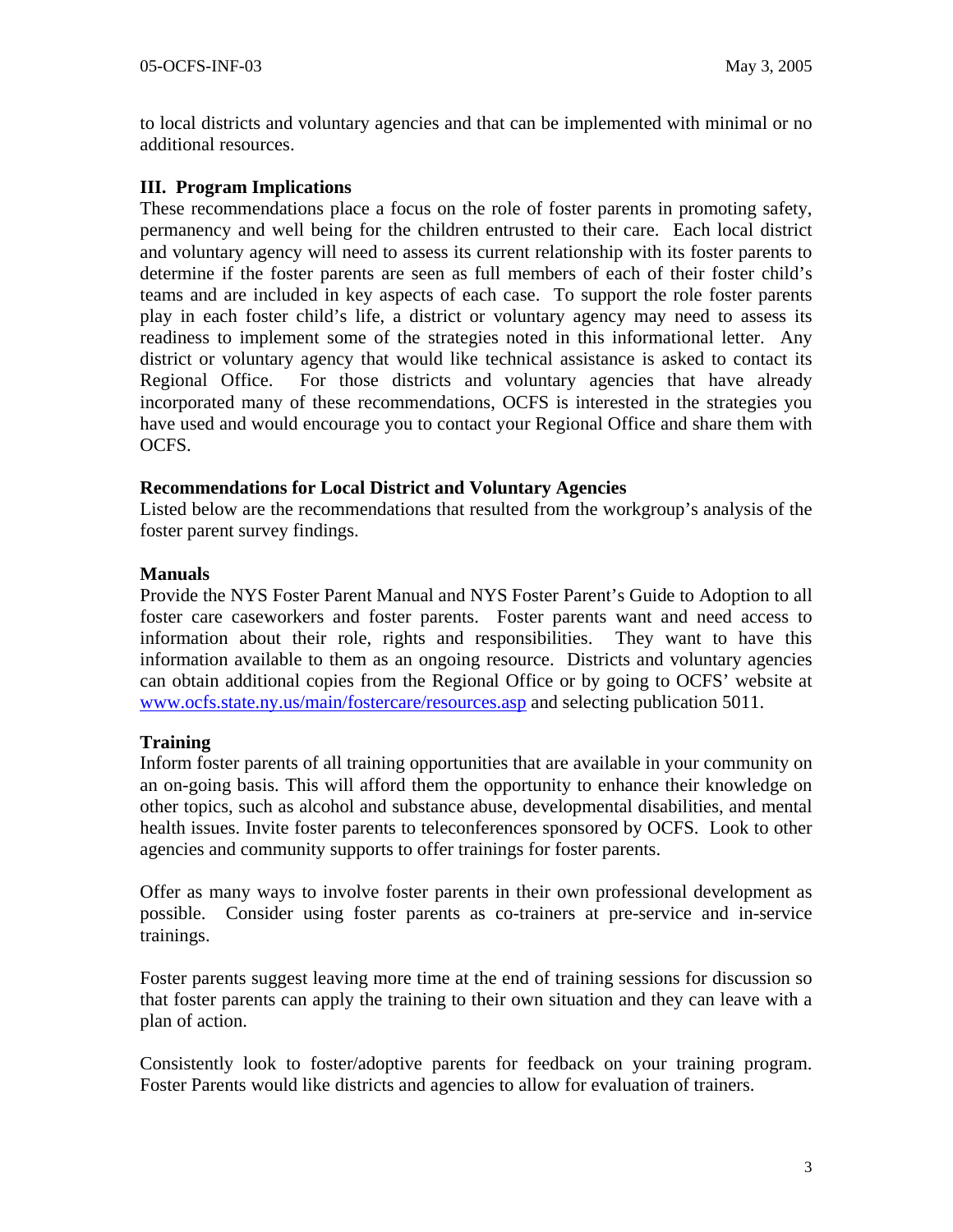Examine the degree to which foster care caseworkers and supervisors have the same understanding as foster parents as it pertains to the role and responsibilities of foster parents. Foster parents have requested that caseworkers and supervisors attend the same training along with foster parents so mutual understanding can be strengthened.

Conduct a similar assessment of the understanding of foster/adoptive parenting roles, responsibilities and performance needs and expectations with other district/agency staff outside the foster care unit. Provide foster care issues training to all district and agency staff, even those not in the foster care unit.

#### **Casework contacts and support**

Foster parents want a timely response to their telephone calls, questions and concerns. They would like to see districts and agencies work to eliminate telephone messages that tell foster parents that a caseworkers voice mail is full, and therefore foster parents cannot leave a message for the caseworker.

Foster parents would like districts and agencies to consider staff work hour flexibility so caseworkers can be available to meet with working foster parents during early evening hours.

Foster parents expressed concern about not feeling supported by the district or agency when they have been reported to the Statewide Central Register of Child Abuse and Maltreatment. Foster parents would like caseworkers to be available to them during this stressful time. Establish a protocol or policy for the support of foster parents by caseworkers and supervisors that takes into consideration both the foster parents' and the child's needs along with the district or agency's foster care and child protective responsibilities.

## **Permanency Planning**

Maximize foster parent participation in permanency planning. Many foster parents want to be included in all aspects or permanency planning for each foster child in their care. This includes inviting foster parents to participate in family meetings, case planning meetings, service plan reviews, permanency hearings, and visitation planning and letting the foster parents know their contributions are valued. Foster parents want to be seen as partners and a resource to the child's family and the caseworker. Use of conference calling should be explored to include foster parents who are not able to attend meetings in person.

#### **Services**

Provide needed information on resources so that foster/adoptive parents can carry out their responsibilities. Foster parents want a list of participating doctors, clinics, dentists, counselors, etc. in their community that are available to meet the needs of the children in their care. These lists need to be updated periodically and updates should be sent to foster parents.